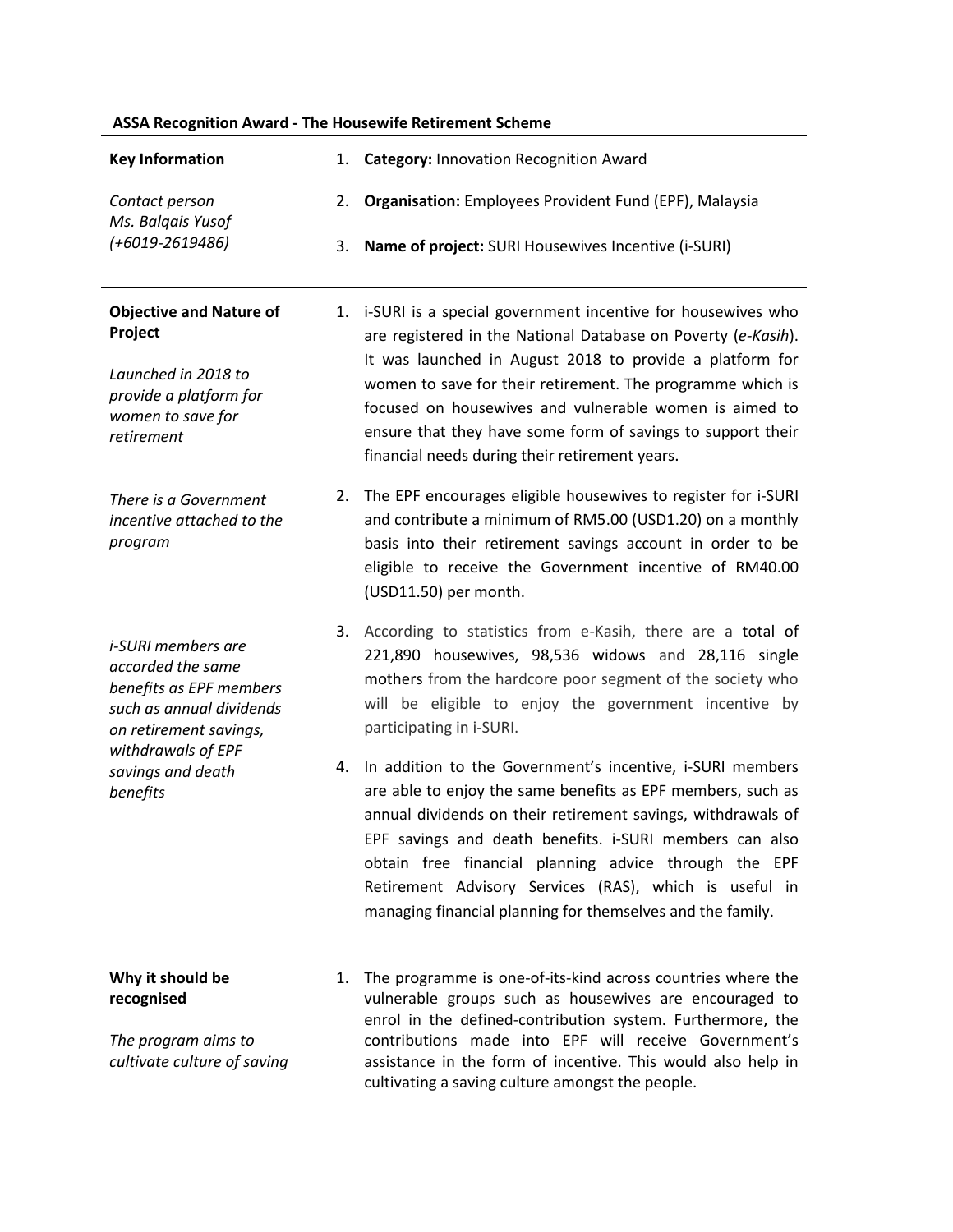*Program is relevant given that women life expectancy in Malaysia have surpassed men On average, EPF savings of women is 23% lower as compared to men Housewives and vulnerable women are the uncovered population in need of social protection The i-SURI program helps extend social protection coverage to those in need and not covered by the formal social protection system* 2. Generally, women would need more money than men for retirement. This is due to the fact that women tend to live longer than men by 4.7 years. According to the Department of Statistics Malaysia, in 2017, life expectancy at birth in Malaysia for male and female are 72.7 years and 77.4 years respectively. 3. Besides that, women typically earn less than men and therefore tend to save less during their working lives in the formal sector. According to EPF's statistics, in terms of average EPF savings among active members aged 50 to 54, female members have a total savings of RM172,000, 23% lower compared with the male members' savings at RM222,000. 4. Housewives and vulnerable women are the uncovered population that are very much in need of social protection coverage. It is important to highlight that women plays a vital role in children's upbringing and taking care of the family's wellbeing. 5. With this programme in place, it helps to extend social protection coverage to those who are really in need and not covered by the formal social protection system. They will have the opportunity to gain access to the coverage and enhance their income security at old age. **Summary of project** *To date, the program has received encouraging response from eligible participants with over 107,619 women registered as of 30 April 2019* 1. To date, the programme have received encouraging response from eligible participants to sign up for the programme. 2. As at 30th April 2019, a total of 107,619 housewives and heads of household (female) under the e-Kasih have registered and half of them have made their EPF contributions amounting to RM2.8 million (USD671K). 3. Since its launching until December 2018, a total of 49,857 Suri account holders have received Government incentive payment totalling to RM9.51 million (USD2.3M). The amount refers to the RM40 per monthly incentive credited into account holders who have made a minimum of RM5 contribution per month or RM480 contribution per year. 4. Moving forward, the program will continue to be enhanced to capture a wider net of the women segment in Malaysia. This

will be carried out in two (2) phases: